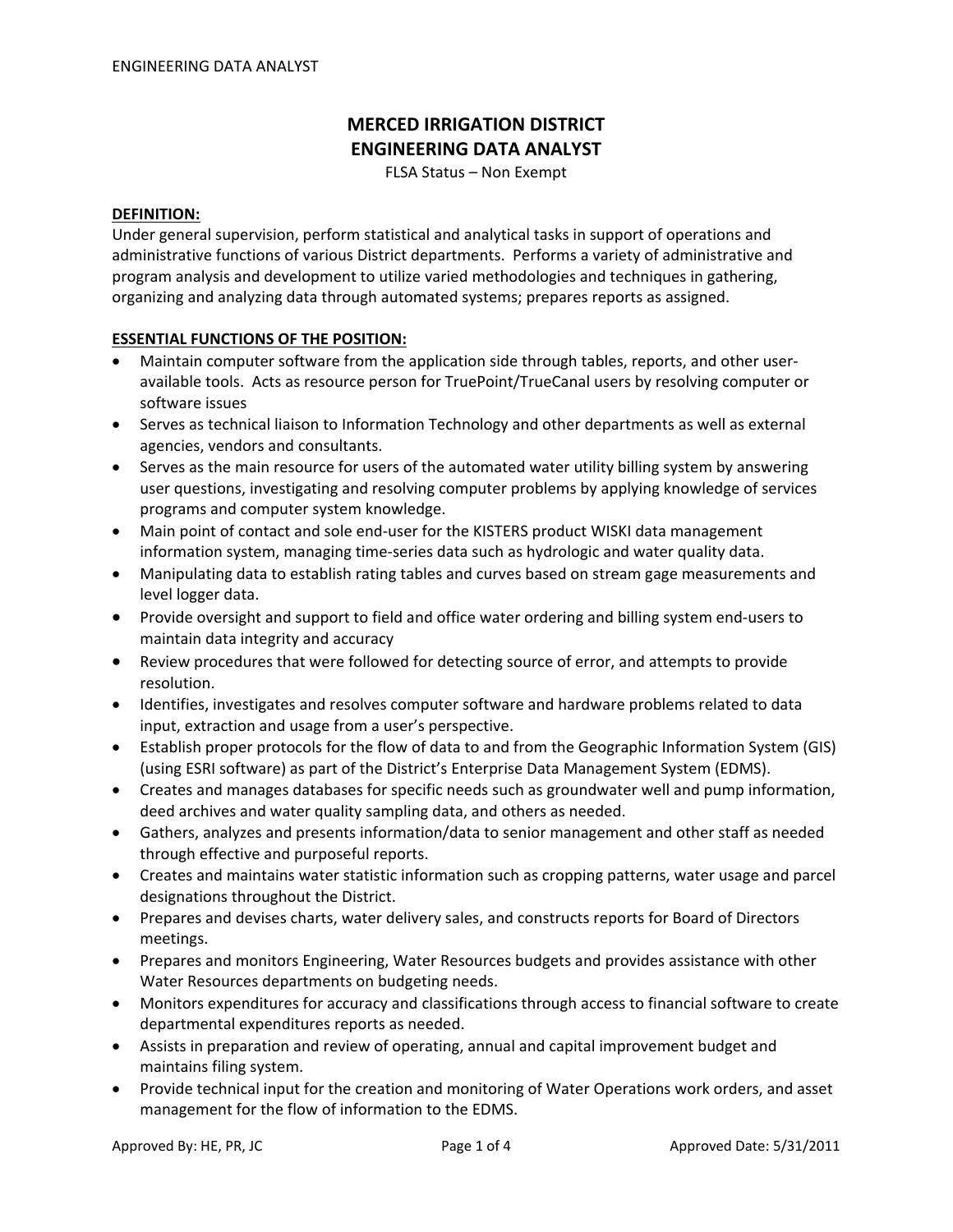- Assists with maintaining District web site and District‐supported web sites.
- Assists Energy Resources with data manipulation and retrieval for use with forecasting, billing and revenue projections and other functions as needed.
- Interact effectively with management staff to determine, recommend and implement appropriate and cost‐effective levels of technology.
- Assists with the preparation of public information documents
- Assists with creating District newsletter, beginning of irrigation season package and graphical design related to public outreach information such as (maps of District tours, proposed projects, brochures or posters, irrigation workshops, etc.)
- Prepares and monitors grant proposal programs.
- Perform field research as needed.
- Represent the District with the community or other agencies outside of typical work schedule.
- Review and analyze reports and other documents for a variety of purposes for completeness and accuracy.
- Perform other responsibilities and duties as requested, directed, or assigned.

#### **QUALIFICATIONS:**

Any combination of experience and education that would prepare the candidate for the duties and responsibilities of the position is acceptable.

#### **Education:**

- Graduation from high school.
- Associates or Bachelor's Degree highly desirable.

# **Experience:**

• A minimum of two (2) years' experience in water resources or related fields with an increasing responsibility in data analysis and related computer‐based technologies executing comparable duties similar to those identified in this job description.

# **Ability to:**

- Communicate effectively, clearly and concisely, orally and in writing.
- Work cooperatively with executive and management staff, employees, vendors, and other contacts, both internal and external
- Provide effective information system service support
- Exhibit strong customer service orientation and have the ability to communicate ideas in both technical and user‐friendly language.
- Must have the ability to work independently and operate with minimal supervision, prioritize a widely fluctuating workload; and work well under pressure and meet continuous deadlines with a high degree of accuracy.

# **Knowledge of:**

- Basic SQL, and HTML programming languages
- TruePoint and ESRI software.
- Effective operation and application of computing systems, including advance usage of Microsoft Office products, principles and practices involved in maintaining data integrity from all software systems.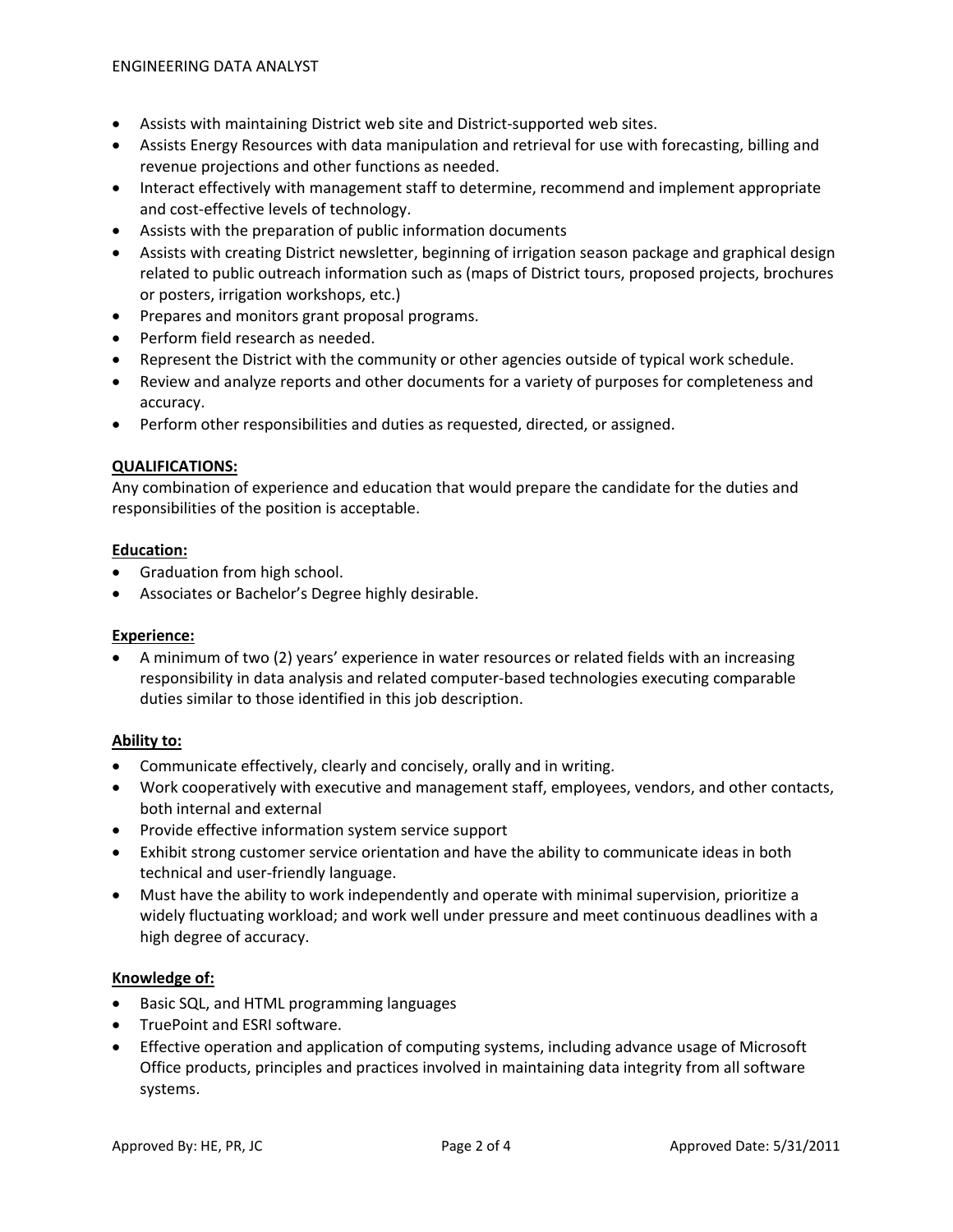- Knowledge of graphic design software used in the production of publications and printed material
- Have a sense of design for advertisements, publication, display and posters as well as creatively design and develop a broad range of communication materials for internal and external customers.
- Basic algebra and trigonometry so as to enable individual to use algebraic expressions and trigonometric equations to be used in formulas and expressions.
- Basic irrigation principles and be familiar with irrigation methods and operations.
- GPS equipment or ability to learn; Materials, methods, and tools involved in construction of irrigation facilities.
- Make judgmental decisions concerning hardware and software needs; analyze and resolve complex data inconsistencies; and properly interpret situations and make decisions in accordingly.
- Basic principles and methods of administrative, personnel, staff development, fiscal and data processing management
- Contract management and monitoring.
- Operation and care of general-purpose computer equipment, copiers, fax machines and other office equipment;
- Principles of administration, budgeting process.

# **Necessary Special Requirements:**

• A valid California Class C Driver License and the ability to maintain insurability under the District's vehicle insurance program.

# **ENVIRONMENTAL FACTORS:**

- Exposure to the sun: 10% or less work time spent outside a building and exposed to the sun.
- Irregular or extended work hours: Occasionally required to change working hours or work overtime.
- Work performed in an office environment

The mental and physical demands described here are representative of those that must be met by an employee to successfully perform the essential functions of this job. Reasonable accommodations may be made to enable individuals with disabilities to perform the essential functions:

# **ESSENTIAL MENTAL ABILITIES:**

- Exercise independent judgment.
- Handle a variety of duties which may be interrupted or changed by immediate circumstances.
- Self‐directing and organized.
- Reason objectively.
- Assess, project and plan work activities on a daily and weekly basis.
- Document concisely, accurately and timely.

# **TYPICAL PHYSICAL DEMANDS:**

- Communicate orally and in writing with District management, co-workers, outside auditors, customers, and the public in face‐to‐face and one‐on‐one settings.
- Transport, set-up and removal of promotional equipment and materials at various public functions.
- Use of office equipment such as computer, copiers, scanners, and fax machines.
- Capable of negotiating stairways and uneven ground from time to time.